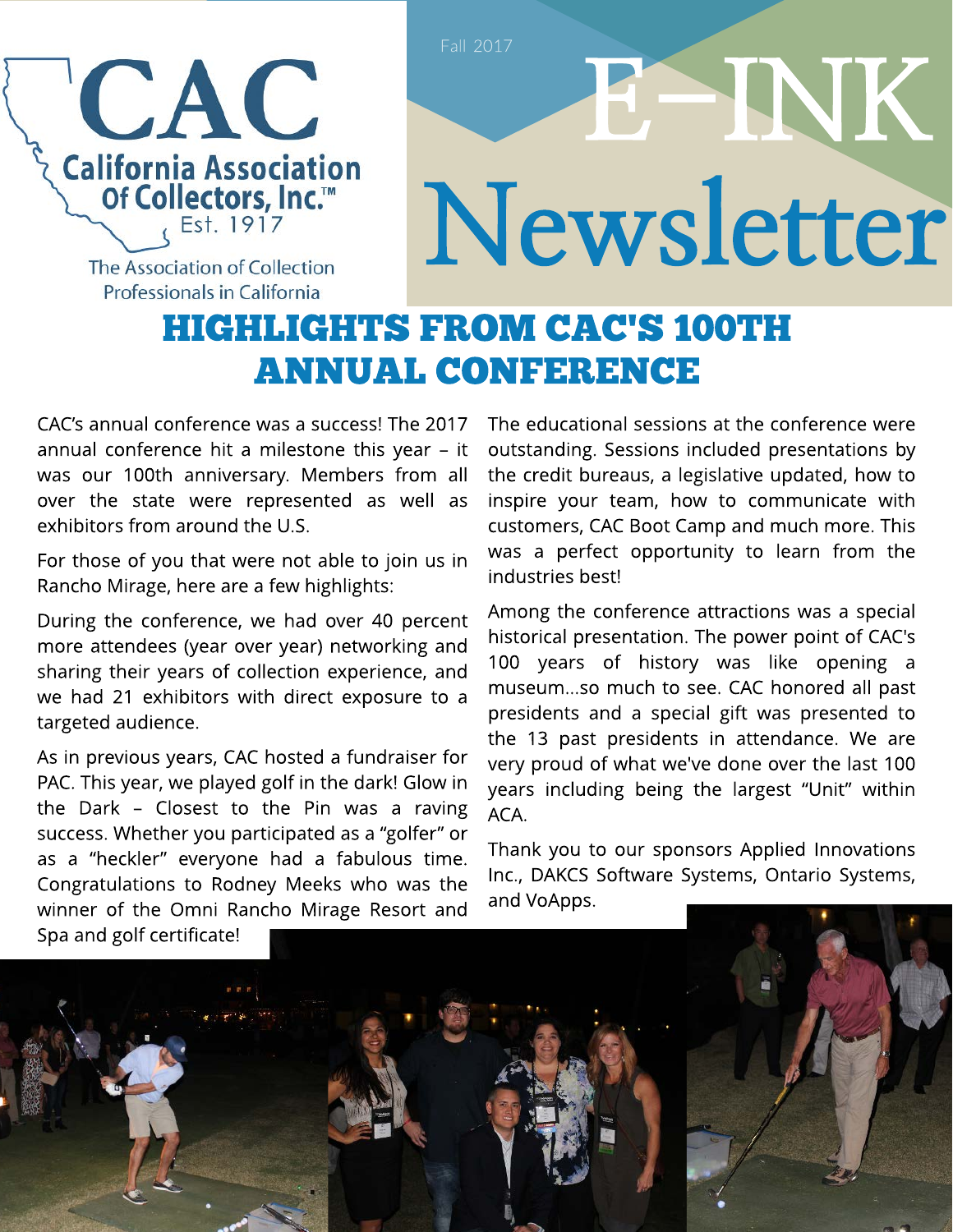

CAC www.calcollectors.net 916-929-2125